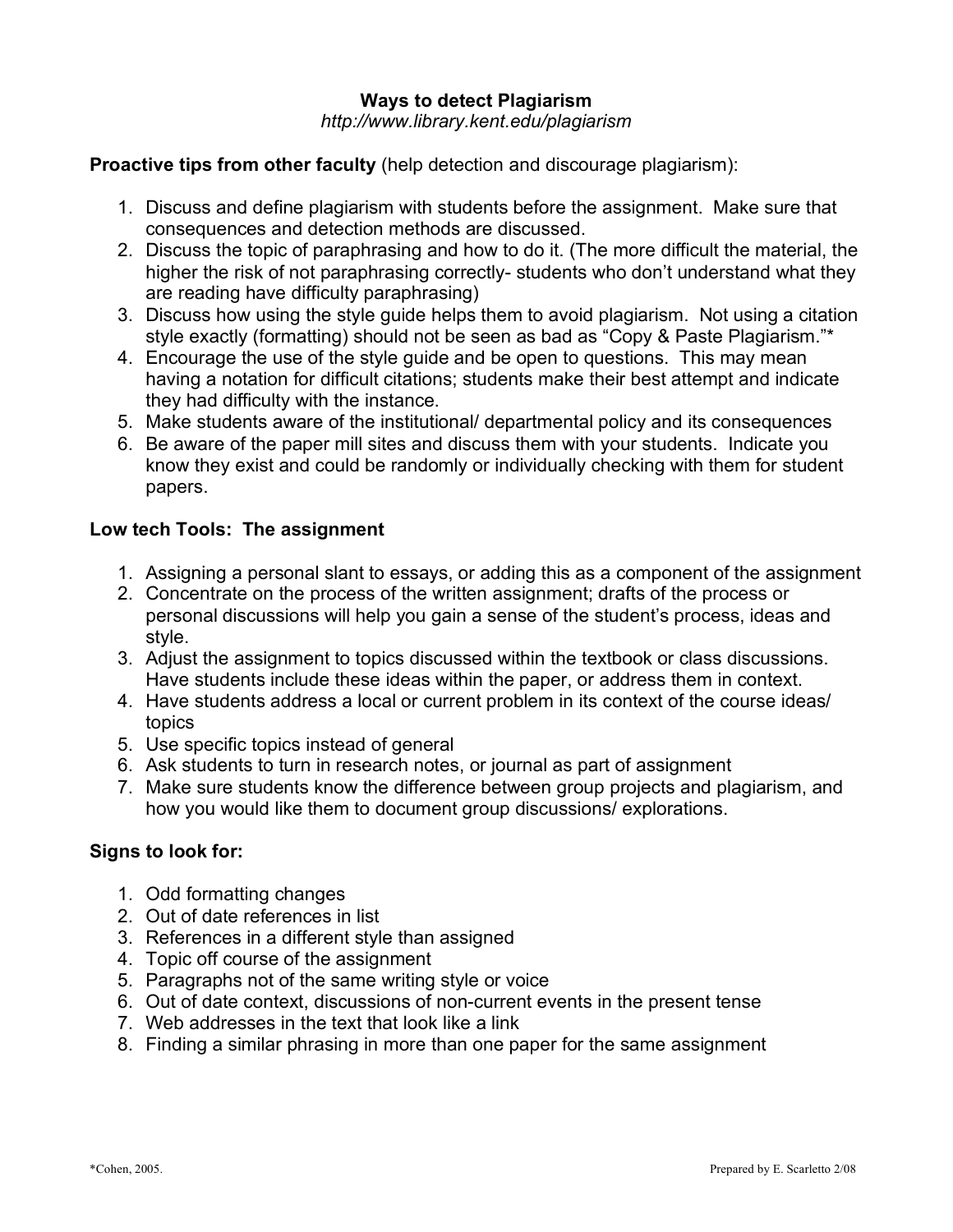#### **Additional Resources for Faculty**

These sites more explicitly outline some of the ideas and suggestions above, as well as listing additional readings and resources.

A Faculty Guide to Student Plagiarism **http://library.montclair.edu/Facguidetoplagiarism.htm**

"But I Changed Some of the Words" **http://plagiarism.dal.ca/faculty/plagiartalk/Index.html**

How can Faculty help combat Plagiarism? **http://academic.udayton.edu/elearning/onlineTraining/Plagiarism/CombatPlagiarism/Fa culty.htm**

Plagiarism and the Web **http://www.cmu.edu/teaching/resources/plagiarism.html**

Plagiarism: What It is and How to Recognize and Avoid It **http://www.indiana.edu/~wts/pamphlets/plagiarism.shtml**

Preventing and Detecting Plagiarism **http://www.millikin.edu/staley/plagiarism.html**

Preventing Plagiarism **http://www.uah.edu/library/turnitin/facultypreventplag.htm**

Resources for Combating Plagiarism **http://www.ualr.edu/star/faculty\_folder/plagiarism.html**

Strategies for addressing and preventing plagiarism **http://www.seattlecentral.org/faculty/kmicha/plagiarism/index\_files/frame.html**

Student Cheating, Plagiarism (and Other Questionable Practices), the Internet, and Other Electronic Resources **http://www.library.wisc.edu/libraries/WomensStudies/plag.htm**

"Student Plagiarism in an Online World" **http://www.prism-magazine.org/december/html/student\_plagiarism\_in\_an\_onlin.htm**

(See References for additional information)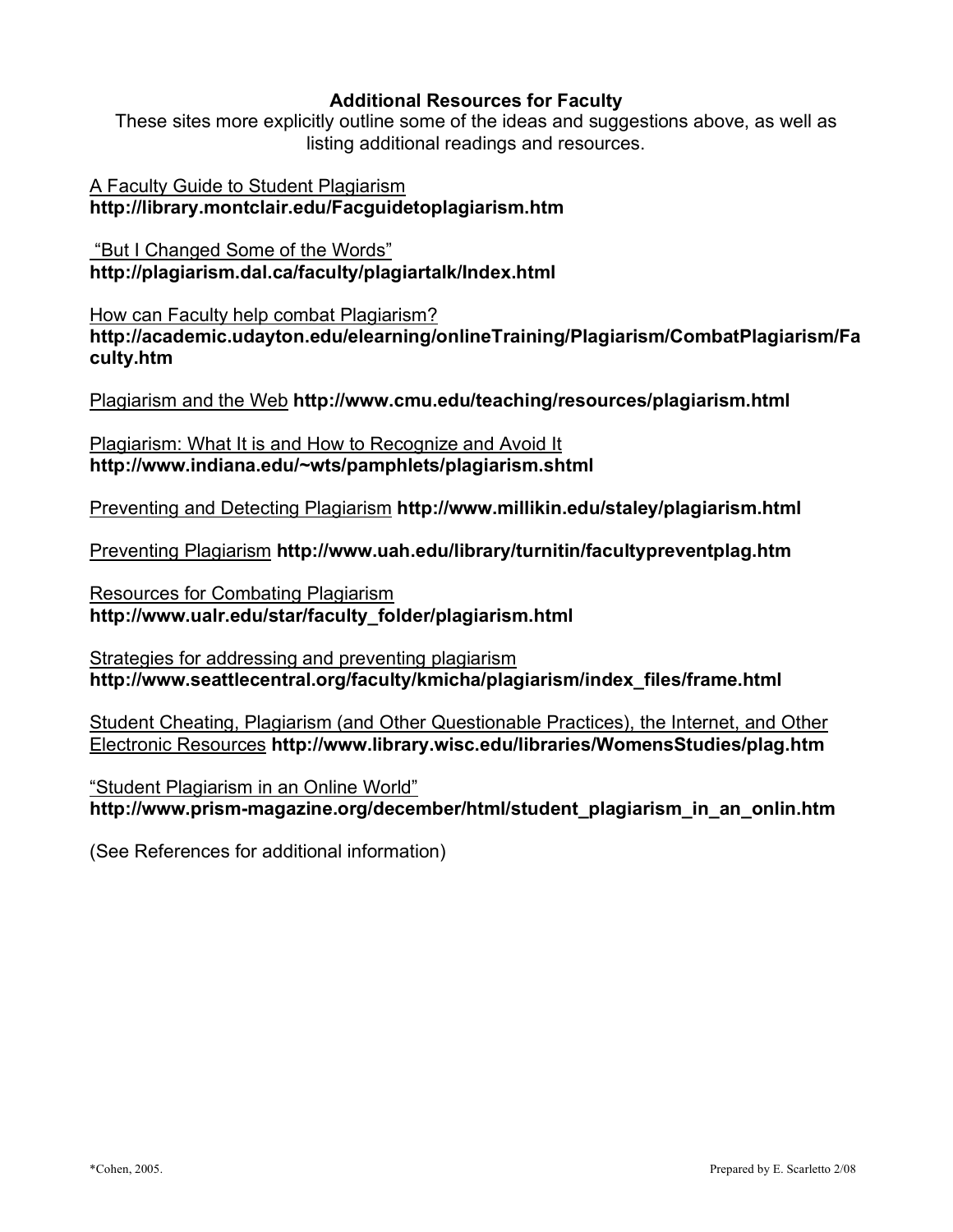#### **Tutorials and Resources for Students**

These sites point to presentations, tutorials and videos that help to educate students about plagiarism. You may choose to direct your students to them, or show the tutorials as part of your class discussion.

**http://English.montclair.edu/Programs2/FirstYear/Plagiarism.html** (notes and suggestions)

**http://www.libraries.rutgers.edu/rul/libs/robeson\_lib/flash\_presents/text\_plag.html** (text information with interactive video)

Avoiding Plagiarism **http://owl.english.purdue.edu/handouts/research/r\_plagiar.html**

Avoiding Plagiarism: Mastering the Art of Scholarship **http://sja.ucdavis.edu/avoid.htm** "But I Changed Some of the Words" **http://plagiarism.dal.ca/faculty/plagiartalk/Index.html**

Helping Students Avoid Plagiarism **http://www.umuc.edu/ugp/ewp/plagiarism.html** Instructor's Guide to the VAIL Plagiarism Tutorial **http://www.umuc.edu/distance/odell/cip/vail/faculty/instructor\_guide/**

How to Recognize Plagiarism **http://www.indiana.edu/~istd/**

Is It Plagiarism? **http://library.umf.maine.edu/plagiarism/is\_it.html**

Lemonade Tutorials: Plagiarism **http://www.coedu.usf.edu/~dorn/Tutorials/plagiarism/plagiarism.htm**

Plagiarism Court **http://library2.fairfield.edu/instruction/ramona/plagicourt.html**

You Quote It, You Note It **http://library.acadiau.ca/tutorials/plagiarism/**

#### **Online Tools**

Sites that PROVIDE papers:

**http://www.a1-termpaper.com/ http://www.schoolsucks.com http://www.oppapers.com/ http://www.freepapers.com/ http://www.123helpme.com/ http://www.cheathouse.com http://www.duenow.com http://www.schoolpaper.com http://www.ivyessays.com http://www.planetpapers.com http://www.screwschool.com** See also Coastal Carolina University site for more listings: **http://www.coastal.edu/library/presentations/mills2.html**